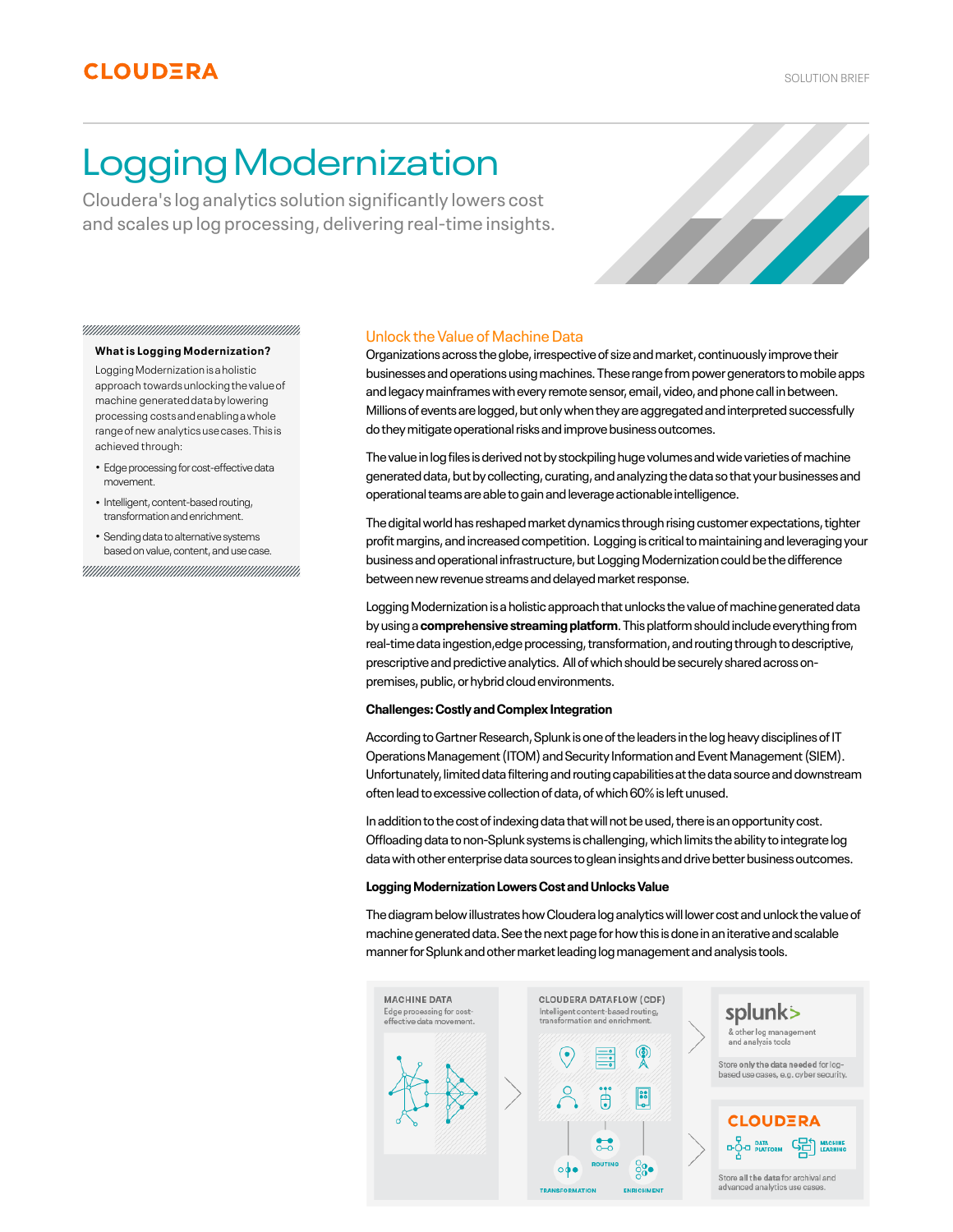# **Challenges of Traditional Log Processing**

Excessive header information, suboptimal file formats, and poor data quality checks on ingest mean customers store and pay for data that adds little business value.

#### • **Indiscriminate data ingestion**:

Filtering/routing mechanisms are very limited, which leads to indexing and storage of data that may go unused.

- **Cost**: Traditional log analytics solutions charge by the volume of the data that is being indexed. If you index everything, you pay for everything.
- **Complexity**: Configuration and management are complex and offloading data to other critical business and operational systems can be challenging.

#### **Traditional Architecture**

Splunk components and architecture include a series of Forwarders, Indexers, and Search Heads. All data, regardless of utility, is indiscriminately ingested, indexed, and stored in one data silo. This scenario adds complexity and cost to enterprise-wide data integration downstream. Read more on the challenges of traditional log processing in the sidebar.



#### **Stage One: Optimize Indexing and Load Only the Data Needed**

Introduce Apache NiFi to capture, filter and enrich logs prior to sending them to Splunk or other [downstream apps. This enables significant reduction of noise into downstream apps. Cloudera](https://www.cloudera.com/products/cloudera-data-platform.html) Data Platform (CDP), an enterprise data platform that supports shared analytics and collaboration across teams can be introduced here to extend the data for new and extended use cases like data mining, machine learning etc. This might seem like a simple approach, but it is highly effective. See the left side bar for an example.



- 1.Splunk Forwarders continue to ingest data but now push it to NiFi over TCP.
- NiFi receives, compresses, filters, and transforms the data based on content and/or attributes 2. prior to routing it. This is Cloudera Flow Management (CFM).
- NiFi writes data to a local directory. 3.
- 4. Splunk Forwarder continues to send data (that is now filtered) from the local directory to Splunk, storing only the data required.
- 5. NiFi also sends a larger set of data to CDP for deeper analysis, machine learning, and other use cases.

# **Stage Two: Enable Edge Processing and Filter Data at the Source**

This next iteration replaces the Splunk Forwarders with Apache MiNiFi Agents while the rest of the architecture is the same as above. Replacing the Splunk Forwarders with MiNiFi agents delivers several advantages. Unlike Splunk, MiNiFi can filter at the source so complexity, load,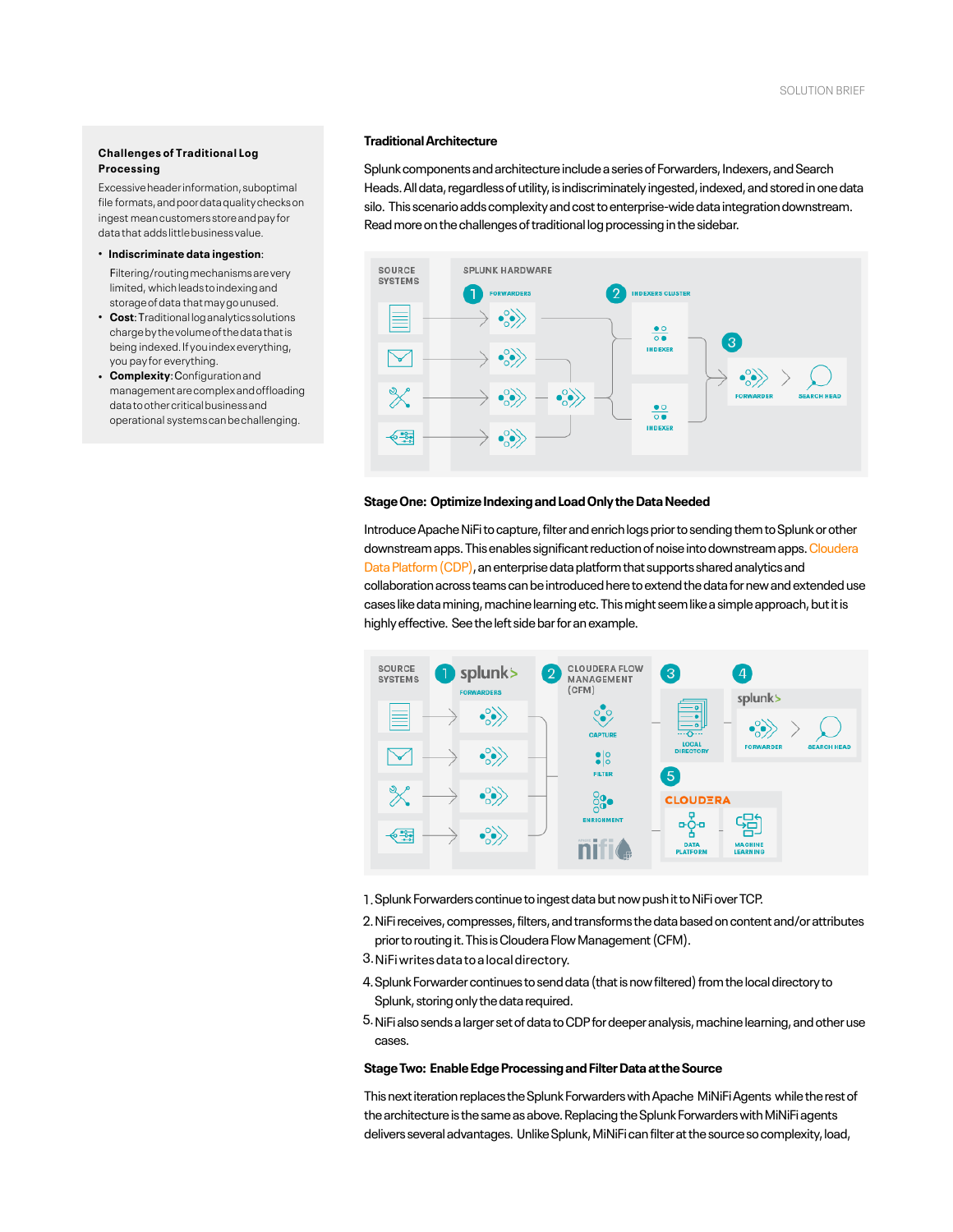#### **Cloudera Customer Success Story**

Challenge: A major oil and gas company was ingesting over 800GB of data per day and spending over \$2 million over five years in Splunk perpetual license and annual maintenance costs.

Solution: By simply introducing NiFi to compress, filter, transform, and route log data based on the use case (see #2 in Stage One Architecture on the right), this Cloudera customer saw a remarkable decrease in storage needs and cost.

#### Impact:

- **60%reduction** inSplunk logingest • **\$1.2M reduction** in Splunk costs over 5
- years
- **40% savings** on estimated hardware costs

and costs are reduced downstream. While Splunk Forwarders are comprised of manual configuration files, MiNiFi is managed with Cloudera Edge Management (CEM), which provides a centralized graphical enterprise-grade configuration and management solution.



- 1. Splunk Forwarders are replaced with MiNiFi which collects, filters, and processes data at the source.
- MiNiFi then sends the data to NiFi over a secure protocol (as opposed to TCP in the Stage One 2. iteration) and continues to be managed with CEM.
- 3.The rest of the architecture is identical to Stage One, above.
- 4. In this scenario, data collected into CDP can be leveraged for building machine learning models.
- Machine learning models can then be deployed back to MiNiFi agents at the edge to make the 5. edge smart enough to make decisions.

#### **Stage Three: Enable Enterprise-wide Data Movement**

Once the architecture is set up to ingest log data from thousands of endpoints via MiNiFi into NiFi, the architecture can scale up or out. The needs for scaling are largely driven by extended use cases. Given that NiFi can act as a neutral data movement engine between Splunk and CDP, it can also be extended to push the data into other applications such as cybersecurity engines. The value of log data from thousands of machines into a cybersecurity solution can prove to be extremely valuable in providing operational insights about threats, vulnerabilities and identity information. In a traditional architecture, this type of log data is not readily available to a cybersecurity solution. But with NiFi serving up this data to all applications, this data can be made available in near real-time. This can help in alerting the IT Ops teams with critical and crucial information before any real damage is done.